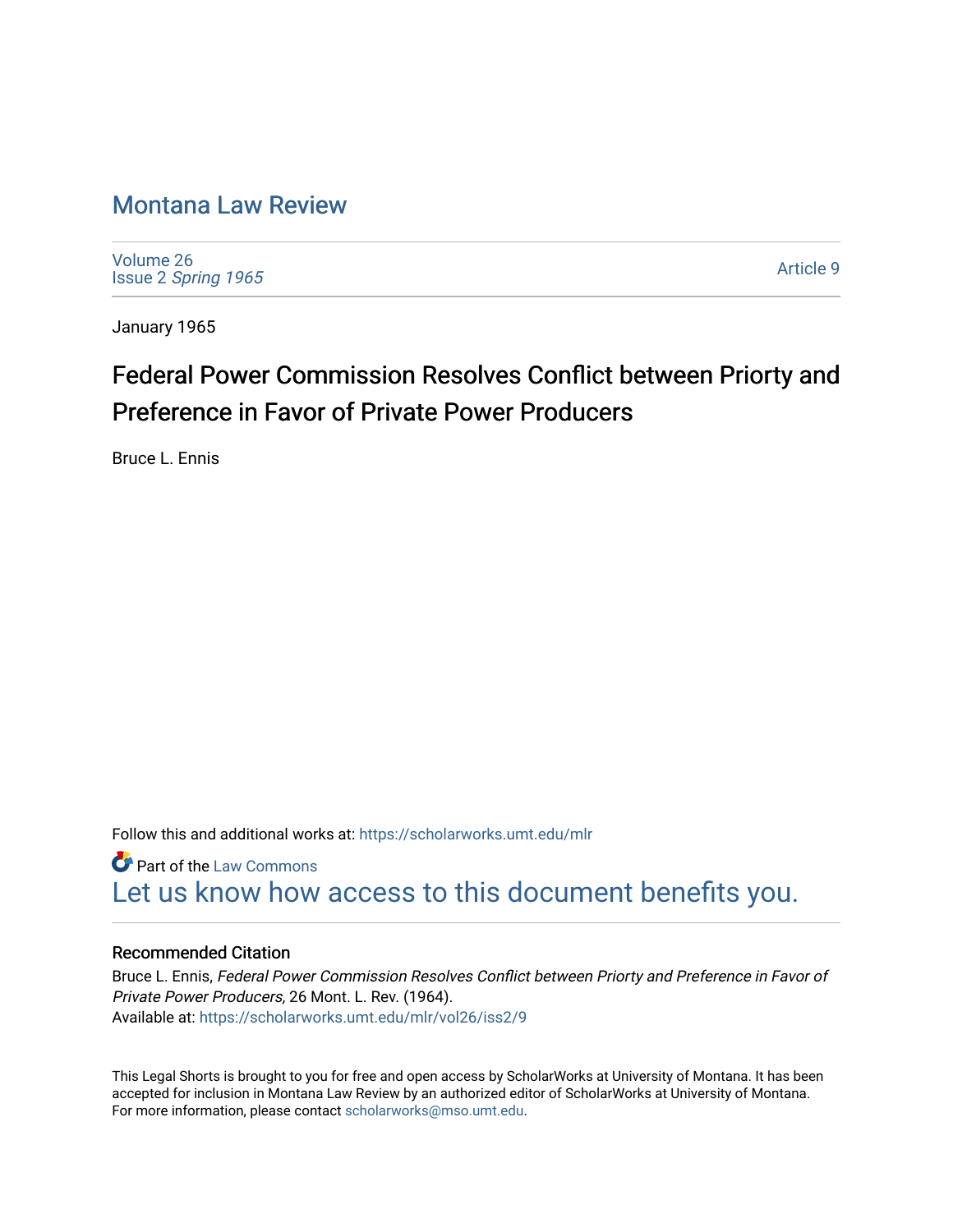*MONTANA LAW REVIEW* [Vol. *26,* ederal Power Commission Resolves Conflict Between Priorty and Preference in Favor of Private Power Pr<br>246 MONTANA LAW REVIEW [Vol. 26.

> It is submitted that the UCC conflict of laws provision, by giving wide discretion to the parties in stipulating governing law, and by adopting a flexible test for determining governing law where it is not stipulated has promulgated practical rules for commercial usage. In both situations the UCC has tests that allow courts considerable discretion. Where the UCC has introduced uncertainty, it can often be overcome by stipulation. Where stipulation is impracticable, certainty must await judicial interpretation.

> > PAUL K. KELLER.

FEDERAL POWER COMMISSION RESOLVES CONFLICT BETWEEN PRIORITY AND PREFERENCE IN FAVOR OF PRIVATE POWER PRODUCERS.-- On April 8, 1955, the Federal Power Commission granted Pacific Northwest Power Company<sup>1</sup> a preliminary permit<sup>2</sup> for Project No. 2173.<sup>3</sup> This permit was to be effective for three years. Project No. 2173 consisted of two dams on the Snake River-Mountain Sheep and Pleasant Valley, at river miles 192.6 and 213.2. Later, PNPC's application for a license to build this project was denied on the ground that the Nez Perce dam site at river mile 186.7 was best suited to develop this section of the Snake.4 On March 30, 1958, PNPC filed an application for a license to build a dam at the High Mountain Sheep site on the Snake at river mile 189.2. PNPC contended that, under section 5 of the Federal Power Act,<sup>5</sup> priority of

'The Pacific Northwest Power Company, hereinafter referred to as **PNPC,** was organ-ized in 1954, by five Pacific Northwest *private* power companies: Pacific Power and Light, Mountain States Power (subsequently merged with Pacific Power and Light)<br>Portland General Electric, Montana Power Company, and Washington Water Power.<br>Each company owns a one-fourth interest in the larger organizati corporated in Oregon, April 26, 1954, and was subsequently authorized to conduct business in the states of Oregon, Idaho, Washington, and Montana. PNPC was created to provide joint development of major hydroelectric projects, and to insure a suitable supply of electricity when needed by the organizing companies.

The preliminary permit was issued pursuant to Federal Power Act  $\S 4(f)$ , 49 STAT 839 (1935), 16 U.S.C.  $\S 797$  (1958) which says, "The commission is hereby authorized and empowered... to issue preliminary permits for the applicants for a license hereunder to secure the data and to perform the acts required by section 9 [802] hereof. . . **."** This permit does not authorize the party to whom it is granted to begin construction of the project. It merely gives the permittee a period during which it can investigate the proposed site and maintain priority for license application under section 5 [798] of the act. See notes 3 and **5** *infra.* Federal Power Act § 9, 41 STAT. 1068 (1920), 16 U.S.C. § 802 (1958) requires that an applicant for a license submit certain maps, plans, specifications, and estimates of cost to the Commission.

'Pacific Northwest Power Co., Project No. 2173, 14 F.P.C. 644 (1955). The Commis-sion ordered that, "This preliminary permit is issued to Pacific Northwest Power Company. **.** . for a period of three years, effective as of April 1, 1955, for the sole purpose of maintaining priority of application for license for Project No. 2173."'

'Pacific Northwest Power Company, Project No. 2173, 19 F.P.C. 127, at 131 (1958). The Commission denied a rehearing on this matter, reaffirming their original holding. Pacific Northwest Power Company, Project No. 2173, 19 F.P.C. 353 (1958).<br>5 April 10 Metal Company, Project No. 2173, 19 F.P.C. 353 (1958).

Federal Power Act § 5, 49 STAT. 841 (1935), 16 U.S.C. § 798 (1958) provides<br>Each preliminary permit issued under this Part shall be for the sole<br>purpose of maintaining priority of application for a license under the terms of this Act for such period or periods, not exceeding a total of three years, as in the discretion of the Commission may be necessary for making examinations and surveys, for preparing maps, plans, specifications, and estimates, and for making financial arrangements. . **.** . (Emphasis Published by Scholar Works at University of Montana, 1964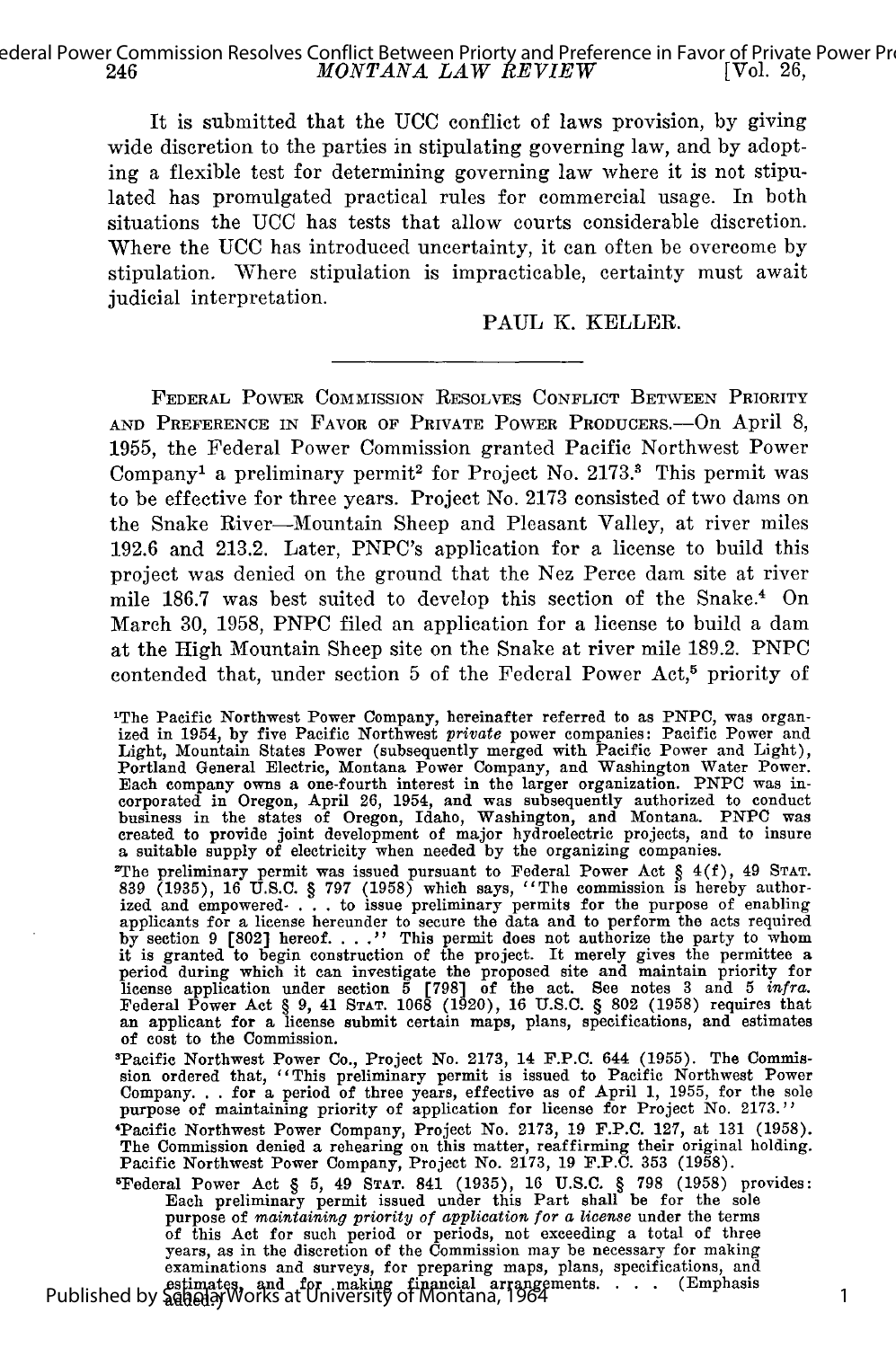application for license which was secured by the permit for the Mountain Sheep-Pleasant Valley project would extend to its license application for the High Mountain Sheep project because the application was filed within the effective period of the original permit, and because High Mountain Sheep would develop the same stretch of river as Project No. 2173. On March 15, 1960, Washington Public Power Supply System<sup>6</sup> filed an application with the Commission for a license to construct a dam at the Nez Perce site. Subsequently, WPPSS attempted to amend its application to include, as an alternative, a project at the High Mountain Sheep site.7 WPPSS argued that PNPC's priority under its preliminary permit did not extend to High Mountain Sheep, and that WPPSS, a municipal corporation, should be given preference under section 7 (a) of the Federal Power Act.8 Following extensive hearings from late 1960 until October 1962, the Federal Power Commission examiner granted PNPC a license to build the High Mountain Sheep dam.<sup>9</sup> Exceptions were filed which resulted in the Commission's hearing which is now under consideration. Evidence was submitted by both parties regarding the three projects: PNPC's High Mountain Sheep and WPPSS's Nez Perce or High Mountain Sheep.<sup>10</sup> The Commission found that High Mountain Sheep was best adapted, within the meaning of section 10 (a) of the Federal Power  $Act^{11}$  for

GWashington Public Power Supply System, hereinafter referred to as WPPSS, is a joint power supply agency comprised of sixteen public untility districts in the state of Washington. It was established in January, **1958,** under Washington law as a municiple corporation **by** order of the Washington State Department of Conservation

and Development. 7The Nez Perce dam site is at Snake River mile **186.2.** The project would have a reservoir which extends sixty-one miles up the Snake. Nez Perce and High Mountain Sheep are mutually exclusive and represent alternative developments of the same reach of river.

'Federal Power Act § 7(a), 49 **STAT.** 842 **(1935), 16 U.S.C.** § 800(a) **(1958)** provides: In issuing preliminary permits hereunder or licenses where *no preliminary permit has been issued* and in issuing licenses to new licensees under section **15 [808]** hereof the Commission shall give *preference to applica-tions therefor by States and municipalities,* provided the plans for the same are deemed by the Commission equally well adapted, or shall within a reasonable time to be fixed by the Commission be made equally well adapted, to conserve and utilize in the public interest the water resources of the region. . **.** . (Emphasis added.)

There was no question but that WPPSS, a municipal corporation, qualified for preference under this section.

The *preference* given to public agencies by this section must be distinguished<br>from *priority* of application for license which is secured by a preliminary permit under section **5** of the act, *supra* note 5.

"Pacific Northwest Power Company, Project No. 2243; Washington Public Power<br>Supply System, Project No. 2273; Presiding Examiner's Decision Upon Competing<br>Applications For A License Under Section 4(e) of the Federal Power A 1962.

**" 0A** summary of the major events leading to the Commission's hearing is as follows: (1) **PNPC** was issued a permit for the two dam Mountain Sheep - Pleasant Valley development, (2) PNPC's application for license to build the Mountain Sheep - Pleas-<br>ant Valley development was denied, (3) PNCP applied for a license to build a dam<br>at the High Mountain Sheep site, (4) WPPSS applied for a MIDDLE **SNAKE** RivER DEVELOPMENT 67-135 (State of Wash., Dept. of Conservation, Bull. No. 9, 1964).

<sup>11</sup>Federal Power Act § 10(a), 49 STAT. 842 (1935), 16 U.S.C. § 803 (1958) provides:<br>https://scholall.licenses.issued.under.this Part shall be on the following conditions:<br>https://scholal.ing.the project adopted, including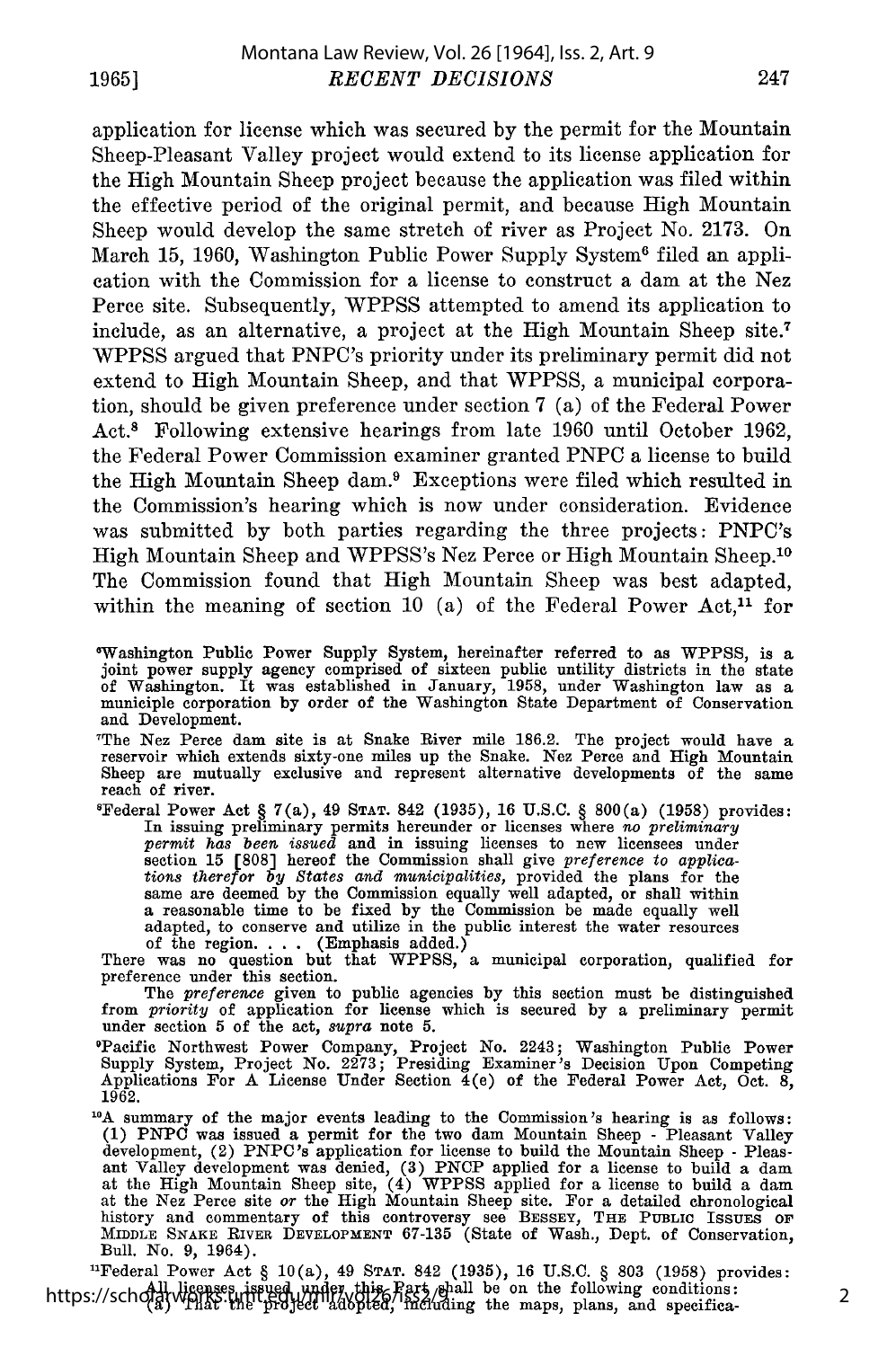#### ederal Power Commission Resolves Conflict Between Priorty and Preference in Favor of Private Power Pr *MONTANA LAW REVIEW* 248 [Vol. *26,*

comprehensive improvement and development of the river, $12$  and that PNPC should be granted the license to build High Mountain Sheep because of priority which sprung from the preliminary permit issued in **1955.13**

After the Commission had decided upon the superiority of High Mountain Sheep, it had to resolve an important legal question. The question turned on conflicting priorities and preferences which are established by sections 4 (f), 5, and 7 (a) of the Federal Power Act. The dissenting commissioners captured the real importance of the case when they concluded that "this case represents the first direct legal contest concerning the construction of section 7 (a) in relation to sections 4 (f) and  $5.^{n_{14}}$ All of the commissioners agreed that this was a "benchmark" decision.

The legal question involved is twofold. Was the priority under the preliminary permit limited to the exact site described, or did the permit and its priority extend to the project best adapted to comprehensive development of that reach of the river? And, secondly, did the preliminary permit given PNPC expire before its stated term of three years upon the Commission's denial of the permittee's application for a license to build the Mountain Sheep-Pleasant Valley project? Although these questions overlap, they can be explored most productively if considered separately.

Published by ScholarWorks at University of Montana, 1964 ting opnion)

tions, shall be such as in the judgment of the Commission will be best adapted to a comprehensive plan for improving or developing a waterway or waterways for the use or benefit of interstate or foreign commerce, for the improvement and utilization of water power development, and for other beneficial public uses, including recreation purposes **...**

<sup>&</sup>lt;sup>12</sup>An interesting aspect of the Commission's decision was the emphasis placed upon possible harm to the anadromous fish (summer and fall Chinook salmon, blueback salmon, and steelhead trout), which spawn in the Salmon and Snake Rivers. A high dam at the Nez Perce site will severely obstruct spawning runs in both the Salmon, which is very important as a Columbia River salmon spawning ground, and the less important Snake River. High Mountain Sheep dams the Snake above the confluence of the Snake and the Salmon, and therefore creates a less serious problem to the spawning fish. The Corps of Engineers in a report to the Secretary of the Army stated that, " <sup>at</sup> least fifteen to twenty years might be necessary to resolve the problem [salmon] that would be created by Nez Perce' while, 'the High Mountain Sheep project could be constructed without being a serious hazard to the anadromous fishery.'' Pacific Northwest Power Company, Project No. 2243, Washington Public Supply System, Project No. 2273, F.P.C. Opinion No. 418 at Commission found a \$12 million commercial fishing industry dependent upon Columbia River salmon. It also found that the sport fishing industry, on the Salmon River alone, may be worth as much as \$8 million a year.<br>The proposed Nez Perce project is capable of producing more power at a lower

unit cost, and is more beneficial in terms of flood control than High Mountain Sheep<br>But, the Commission felt that it was compelled to overlook these advantages of<br>Nez Perce in view of their commitment to "other beneficia serious fish problem which faced any dam at the Nez Perce site. The Commission felt that between the two claims to our natural resources, the claim of the fisheries industries must prevail.

<sup>&</sup>lt;sup>13</sup>The Commission denied application for rehearing and motions to stay filed by the Department of the Interior, the Department of Conservation of the State of Washington, and WPPSS; and motions to strike filed by PNPC. P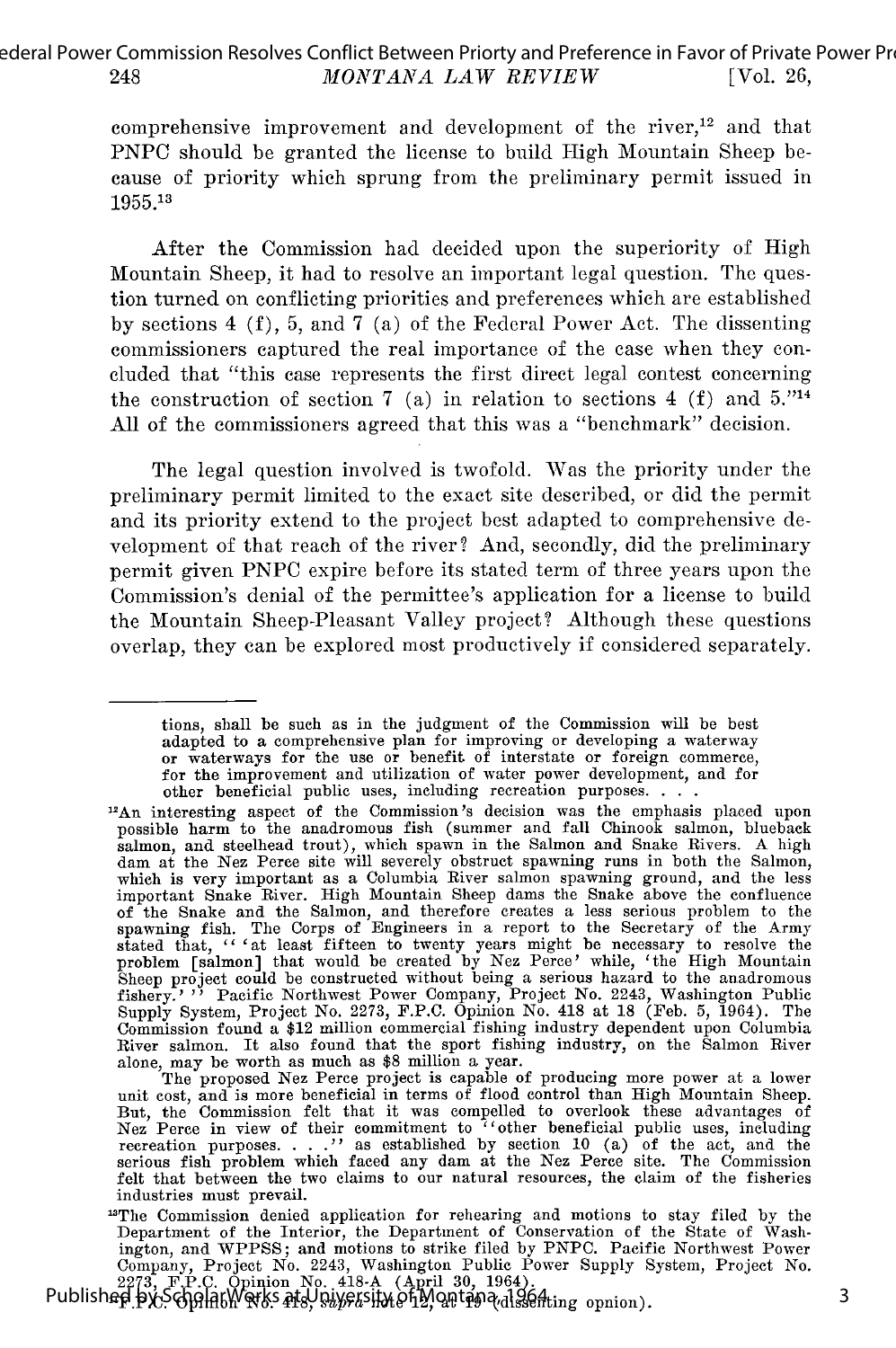The first question created the greatest problem for the Commission. Likewise, its answer should be most important to future developers of the country's hydroelectric resources.

The Commission agreed that the purpose of the priority provision in section 5 of the act was to encourage developers to expend money for exploration and investigation of hydroelectric sites by giving some protection to money so spent. They did not agree, however, as to how far in distance or time the protection should extend. They did not agree on whether section 5 should receive a broad or narrow interpretation.<sup>15</sup>

The majority of the Commission believed that the priority clause of section 5 of the Federal Power Act should be construed liberally, saying, "to construe these statutory provisions narrowly would be, in effect, to write them out of the Act."<sup>16</sup> The broad interpretation which they advocated would allow the priority of license application secured by a preliminary permit to extend to any project which would develop the same stretch or reach of river with which the permit was concerned. The majority insists that only by such liberal interpretation of the statute will the permit have the flexibility necessary to insure that permittees fully investigate and seek alternative means of developing a given stretch of river.

The majority said that High Mountain Sheep, which is 3.4 miles downstream from the Mountain Sheep site, will develop essentially the same reach of the Snake River as the Mountain Sheep-Pleasant Valley project for which the preliminary permit was granted. Consistent with its broad interpretation of the priority clause, the Commission gave PNPC's application for license to build High Mountain Sheep priority because of the permit.

The dissenting commissioners sought a narrower interpretation of section 5 and the preliminary permit issued to PNPC. They wanted to protect the relative advantage of state and municipal producers by protecting the preference given them by section 7 (a) of the Federal Power Act. They feared that the broad interpretation proposed by the majority would camouflage the real scope of a permit, thereby denying other parties effective notice of the permittee's plans. Following an examination of congrssional debate on the Federal Power Act, from which the dissenters concluded that Congress did mean to give preference agencies a substantial advantage, they said:

It cannot be assumed that Congress intended that the permits, which are the sole means of extinguishing their preference rights, were to be awarded in such vague and uncertain terms that preference agencies would have no notice that their preference

<sup>&</sup>quot;sCommissioners L. J. O'Conners, Jr. and Harold C. Woodard, joined Commissioner Charles **R.** Ross, who wrote the opinion of the Commission. Commissioners Joseph C. Swindler, chairman, and David S. Black dissented on both of the legal questions presented.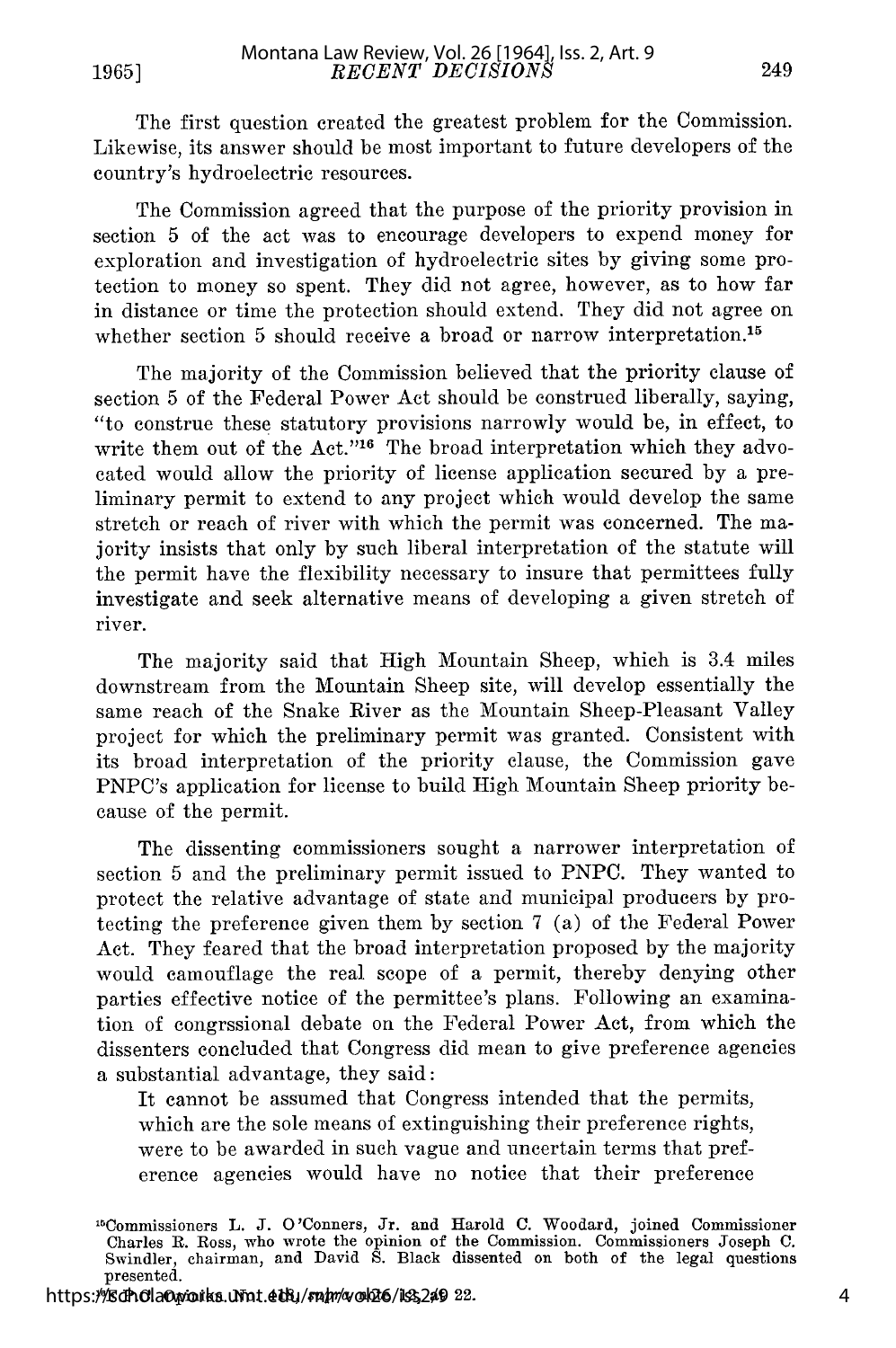interest in particular locations was involved in a permit application. 17

The dissenting commissioners reasoned that the priority granted by the preliminary permit should not extend beyond the one or two specific sites mentioned on the face of the permit. Flexibility, they said, could be given to the permit by means of amendment, as authorized by the Commission's regulations.18 Consistent with their narrow interpretation of the priority clause, the minority would not extend priority under the original Mountain Sheep-Pleasant Valley permit to PNPC's application for a license to build High Mountain Sheep. They concluded that WPPSS, a preference agency, whose plans were "equally well adapted to conserve and utilize in the public interest the water resources of the region," should be granted the license to build the project.

Neither the majority nor the minority had strong precedent upon which to base its opinion.<sup>19</sup> This was, therefore, a problem of first impression. It is submitted that the majority's broad interpretation of the statute is proper in view of the general aims of the Federal Power Act, and the norms which are necessary for efficient and speedy development of our water resources.

The dissenting commissioners' fear that broad interpretation of section 5 will not give adequate notice of the real scope of a permittee's priority is unfounded. Construction of one major project will tie up an entire stretch of river whether the preliminary permit has referred to the entire stretch or not. The present case is a good example of this proposition. The three alternative projects which may be used to develop the middle Snake-Mountain Sheep-Pleasant Valley, High Mountain Sheep, and Nez Perce-are within 5.9 miles of each other. Nez Perce, the furthest downstream, includes a reservoir which would extend sixty-one miles up the Snake, inundating the other sites. It is readily apparent that construction of any one of these projects will preclude construction of the others. When PNPC applied for a preliminary permit for the Mountain Sheep-Pleasant Valley project, there was ample notice that they intended

<sup>17</sup>F.P.C. Opinion No. 418, *supra* note 12, at 8 (dissenting opnion).<br><sup>18</sup>FPC Reg., 18 C.F.R. § 4.84 (1961). "Application for amendment of preliminary

The minority relied upon Chantanika Power Co., Project No. 2294, 26 F.P.C. 751<br>(1961), and Linoma Power Co., Project No. 2202, 8 F.P.C. 99 (1949), neither of which<br>more than mention in passing the scope of the permit; and distinguished from the present case because the amendment referred to a dam which<br>Published by ScholarWorks at the permit.

permit shall follow the form prescribed for original applications, as far as applicable<br>If an application for an amendment embraces sites or areas not covered by the<br>original permit, notice of such application will be give the original application. . . ."

<sup>&</sup>lt;sup>19</sup>The majority relied solely upon the Montana Power Company, Project No. 2223, 1 F.P.C. 334 (1957), in which the Commission refused to grant an amendment<br>reasoning that the investigations made under the previous preliminary permits should<br>cover the site for which the amendment was sought. The Montana P cover the site for which the amendment was sought. The *Montana Power* decision is distinguishable from the present case in four particulars. In the earlier case there was no competing private or preference customer befor need for a preliminary permit.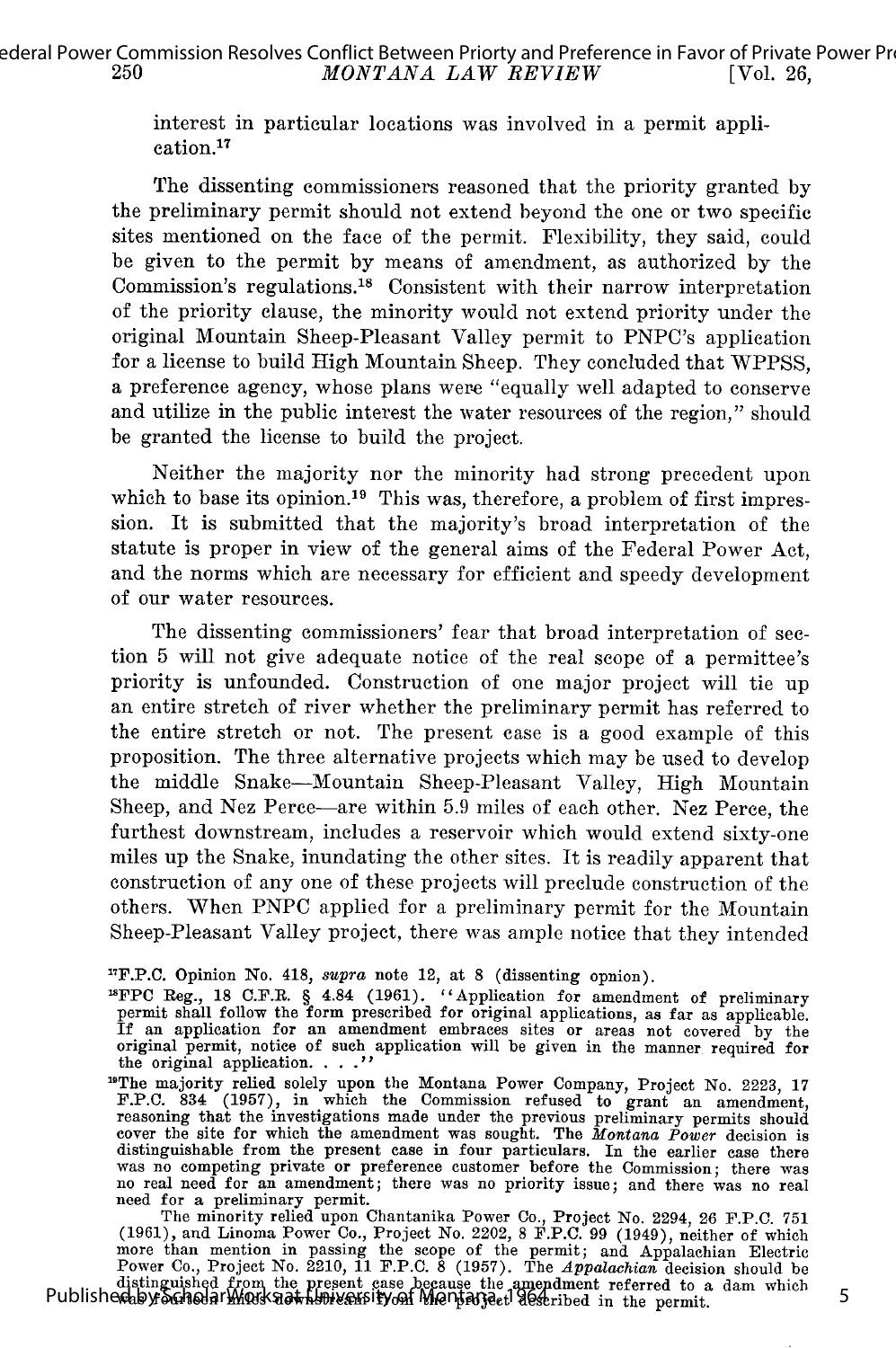to be the sole developers of that stretch of the Snake. The preference agencies did have notice that their preference interests in these projects were in jeopardy.

Further, the flexibility which the minority meant to give permits, by means of amendment, is illusory. The minority's reason for requiring an amendment before alternative development under a permit is allowed, must be to give notice of the permittee's change in plans. If this noticegiving feature of the amendment is to have any usefulness, other parties must be allowed to contest the issuance of the amendment by competing application for permits or licenses. In such a contest the original permittee should not have the benefit or priority. If such contest is not allowed, or if priority from the original permit extends to such contest, the amendment procedure and its notice-giving feature amounts to little more than a formality.<sup>20</sup> In terms of continuing priority, the amendment procedure proposed will not give flexibility to a preliminary permit.

The necessity of giving flexibility to the permit through broad interpretation of section 5 is strongly indicated by the fact that there is a persistent variance between the description of a project in the permit and the application for a license. There are no cases in which the project as finally described in the application for license corresponds exactly with the description in the permit.<sup>21</sup> This should not be surprising. By definition the permit "is for the purpose of making survey to determine what power installation would be justified."22

DEssentially the same argument was proposed by the majority. See F.P.C. Opinion No. 418, *supra* note 12, at 28, and F.P.C. Opinion No. 418-A, *supra* note 13, at 8-9.

'The Commission mentioned in F.P.C. Opinion No. 418, *supra* note 12, at 23, and in F.P.C. Opinion No. 418-A, *supra* note 13, at 8, that they were not aware of any case in which the preliminary permit and the license application corresponded exactly. The Commission's observation was correct. An examination of all the Commission's orders granting licenses for major projects does not disclose one case in which the

description of the project was the same in both the permit and the license application<br>For an example of the problems which face permittees see, In the Matter of<br>Pacific Gas and Electric Application for License, 2 F.P.C. 3 Commission said, ''the applicant made further studies after filing its application for preliminary permit, and in the testimony presented certain modifications of its original plan."

original plan."<br>In the following cases the description of the project in the license application<br>varied from that in the preliminary permit. In City of Eugene, Oregon, Project No.<br>2059. 10 F.P.C. 1270 (1951), the Commissio storage dams. The license, which was issued for construction of the project, approved<br>two dams on the same stretch of river, but at different locations. In The Matter of<br>City of Eugene, Oregon, By and Thru Its Eugene Water Washington, Project No. 2114, 13 F.P.C. 462 (1954). The permit described one dam at river mile 397. License for Project No. 2114, called for a two dam development of the Priest River, one dam at river mile 397 and another at river mile 415. Public<br>Utility District No. 2 of Grant County, Washington, Project No. 2114, 14 F.P.C.<br>1067 (1955). Alabama Power Co., Project No. 2146, 13 F.P. permit described five dams as did the license, but in the license three of the dams were in different locations than contemplated in the permit. Alabama Power Co., Project No. 2146, 18 F.P.C. 265 (1957); Georgia Power Co., Project No. 2177, 14<br>F.P.C. 728 (1955). The preliminary permit referred to one dam. The project as<br>finally constructed under a license bearing the same project num dam development of the same stretch of river. Georgia Power Co., Project No. 2177, 21 F.P.C. 296 (1959).

2Fresno Irrigation District, Pacific Gas and Electric Company, Project No. 1925 and Project Nos. 175 and 1988, 8 F.P.C. 348, at 354 (1949). https://scholarworks.umt.edu/mlr/vol26/iss2/9

6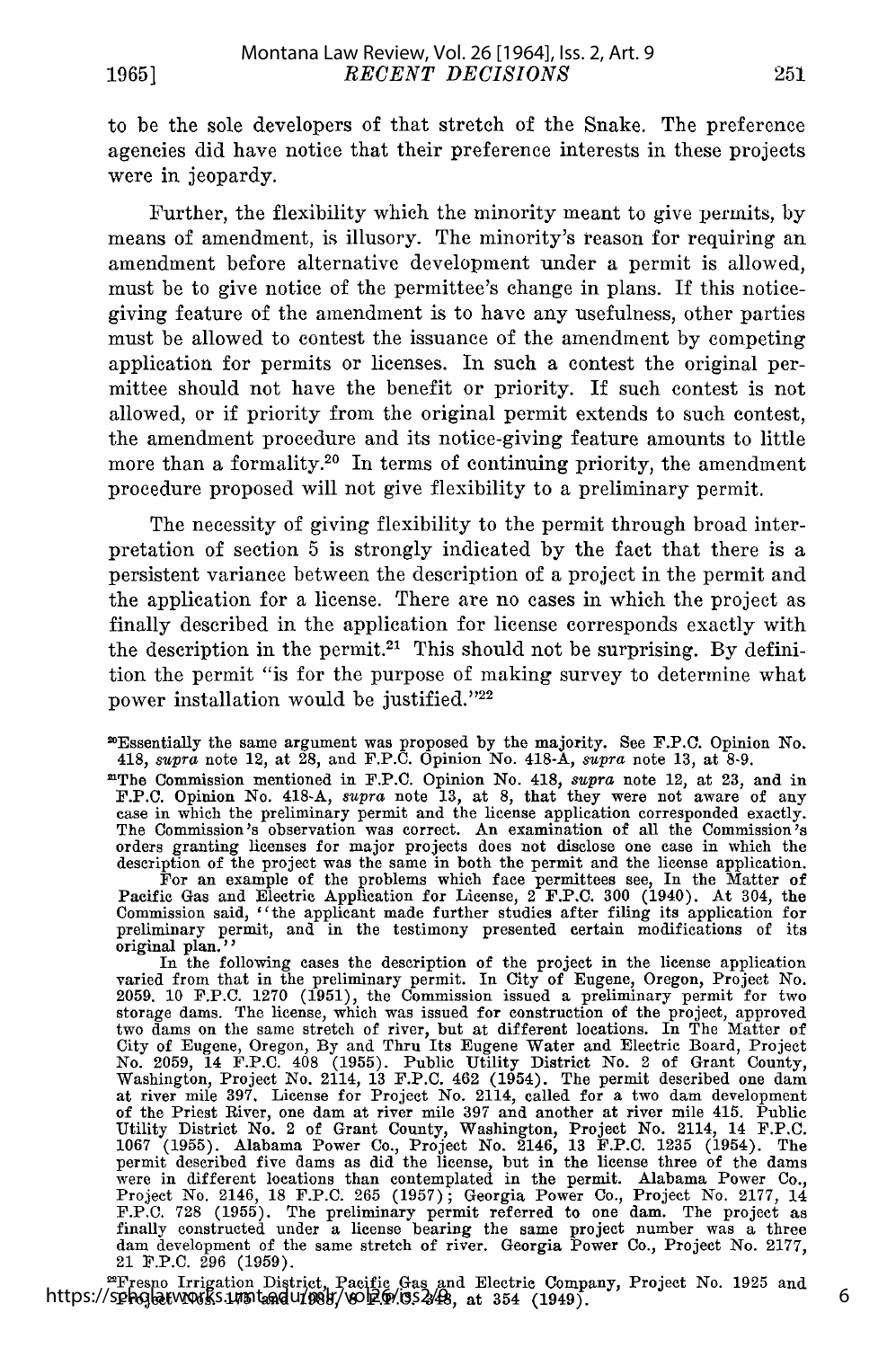### *MONTANA LAW REVIEW* [Vol. **26,** ederal Power Commission Resolves Conflict Between Priorty and Preference in Favor of Private Power Pr<br>252 MONTANA LAW REVIEW [Vol. 26

Narrow interpretation of section 5 of the act would put most permittees in a difficult situation. Unless it was unusually accurate at the time of filing for the permit, the permittee would have to apply for an amendment to the permit or apply for a license to build a project other than that covered by the permit. In either case the priority which Congress intended to confer and which the permittee believed it had would be lost. This result is particularly oppressive when a non-preference producer is challenged by a preference agency which has taken an interest in the stretch of river after the preliminary permit was issued.<sup>23</sup> As the majority said:

Who would be willing to undertake substantial and expensive investigations looking toward development of a river if a permit were good only in the event—the unlikely event—that the results of the investigation coincided precisely with the permittee's guesstimate at the time the permit application was filed?<sup>24</sup>

On the second question, concerning the termination of the preliminary permit, there was also a rift within the Commission. Three of the commissioners believed that sections 4 (f) and 5 of the act should be broadly interpreted on this issue, while the two dissenters believed that they should be interpreted narrowly. The majority held that a preliminary permit can survive a license application if the application is made within the effective period of the permit. The minority said that the permit is merely incidental to a license application and therefore merges with the application and disappears when the application is filed. Only the minority had any authority for its position. They relied on an opinion of the Commission's chief counsel, issued in **1923.25** The majority termed this authority "obscure" and said it was not persuasive, ignoring it in the original decision and distinguishing it at the rehearing.<sup>26</sup>

In view of these statutory provisions, it is our opinion that PNPC is no able to rely on any power supply that BPA may have available, and the company can reasonably claim a need for its own supply. In fact, we think it owes a duty to its customers to obtain power that is not subject to this statutory disability.

In contrast, the commissioners found that WPPSS, a preference customer under the Bonneville Power Act, had no such problem. They decided that WPPSS did not need the High Mountain Sheep power as badly as PNPC because "WPPSS is in a far better position to include BPA power as a resource in its planning than is PNPC.'<br>This argument, concerning the relative need for High Mountain Sheep's power, wil<br>take on added significance if the Commission's decision con is overturned in the federal courts.

n4F.P.C. Opinion No. 418, *supra* note 12, at 23.

'Federal Power Commission Ann. Rep. 222-23 (1923).

"F.P.C. Opnion No. 418, *supra* note 12, at 26; P.P.C. Opinion No. 418-A, *supra* note Publishers by ScholarWorks at University of Montana, 1964

<sup>&</sup>quot;In **F.P.C.** Opinion No. 418, *supra* note 12, at **32,** the Commission posed an interesting argument that may benefit non-preference producers in license disputes with preference agencies. The Commission noted that the companies which comprise PNPC depend upon Bonneville Power Administration power to varying degrees. This power is<br>subject to being "pulled back," or taken away from these companies if the Adminis-<br>tration decides that the energy is needed to satisfy the requi or cooperatives who are *preference customers* under section 4 (a) of the Bonneville<br>Power Act. Pull back of power is within the discretion of the Secretary of the<br>Interior pursuant to authority given him by section 5 (a) Act. The Commission then said: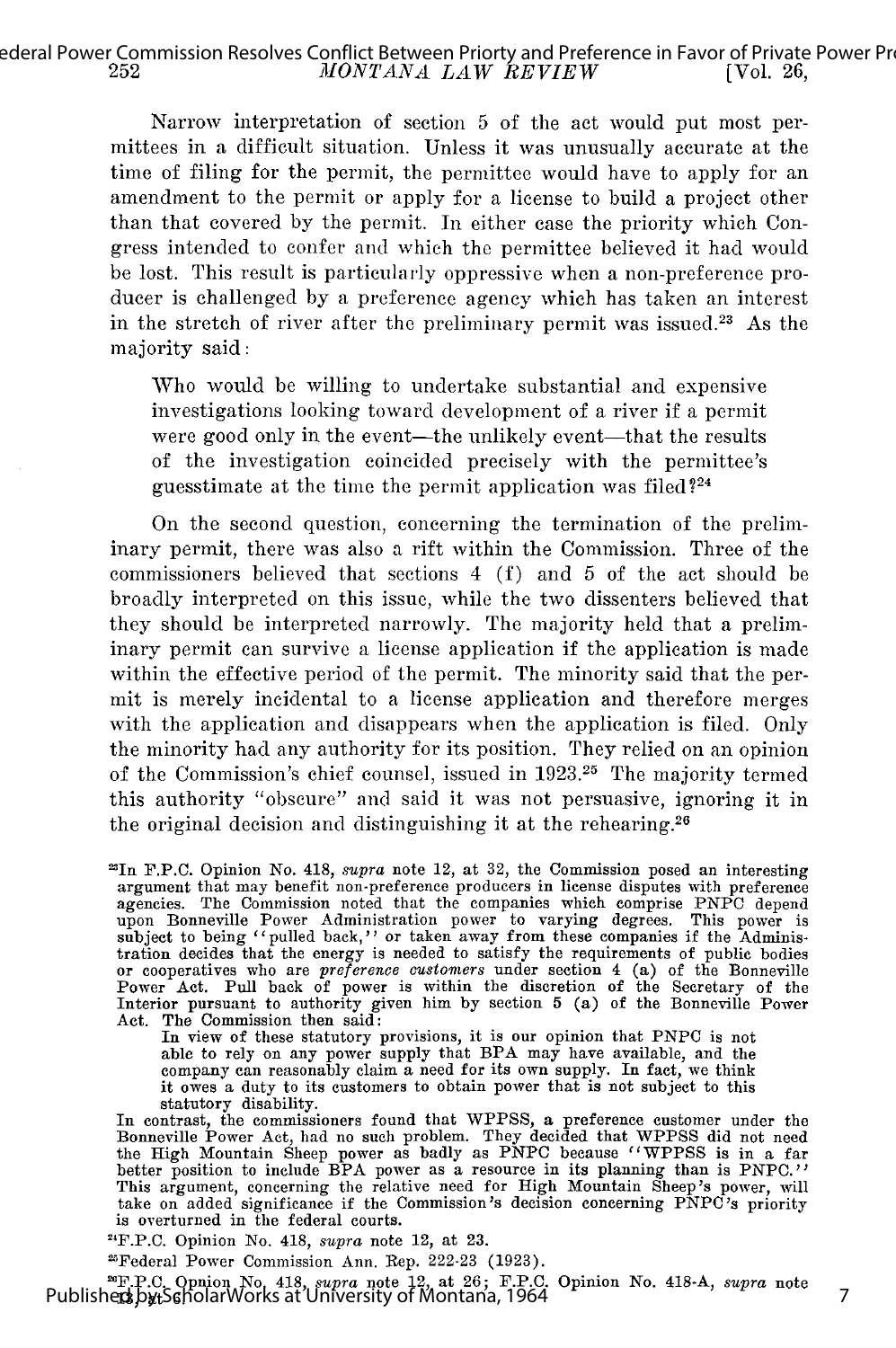**1965]**

Flexibility of the terminal point of the permit is very important. This is dramatically illustrated by the series of events which led to the present case. The Commission denied PNPC's application for a license to build the Mountain Sheep-Pleasant Valley project because of the supposed superiority of the Nez Perce site. Within a few years it became apparent that the Commission's decision on this matter was wrong. Nez Perce was not best adapted to develop that stretch of the Snake.<sup>27</sup> But for the majority decision, that a preliminary permit can survive a license application, PNPC's priority would have been lost because of a premature holding. The majority's decision on this issue is sound in light of the numerous, and often confusing, elements which confront permittees and the Commission whenever application is made for a license to build a major hydroelectric project.<sup>28</sup>

The schism within the Commission directly reflects a conflict of intents which exists within the Federal Power Act itself. In 1920 when the act was passed, there was a strong national interest in speedy, yet efficient, development of our largely untouched water power resources. The main purpose of the Federal Power Act was, therefore, to facilitate and encourage investment of private and public funds in a manner which would insure these ends.<sup>29</sup> Another, but subordinate, purpose of the act was to give a statutory boost to public power enterprises. Section 7 (a) was included in the act to effectuate this purpose. The present case shows how these two purposes of the act may conflict. It is a conflict between a part and the whole.

Liberal interpretation of the priority clause of section 5 and the preliminary permit is necessary to effectuate the main purpose of the Federal Power Act. Liberal interpretation of section 5 will encourage producers to invest funds in investigation and exploration. Such investment is necessary in order to discover the most efficient means of developing our water power resources. Liberal interpretation of section 5 is essential to give preliminary permits needed flexibility. Flexibility will encourage permittees to look for and to suggest optimum alternative means of developing given rivers and streams. Only by broad interpretation of section 5 will the conflict between priority and preference be kept in proper

8

<sup>27</sup>See the discussion of the anadromous fish problem *supra* note 12.

<sup>18</sup>in the present case the Commission was faced with no less than nine elements to consider: (1) the fish problem, (2) various power potentials of the competing sites (3) flood control necessity and potential,  $(4)$  irrigation necessity and potential $(5)$  ability of the applicants to engineer and finance projects,  $(6)$  geological characteristics and relative safety of the various sites, (7) power requirement of the applicant, (8) possibility of federal construction, and (9) time within which the various projects could be completed.

<sup>&</sup>lt;sup>29</sup>The history and purpose of federal water power legislation are outlined in a report by Mr. Esch, chairman of the House Committee on Water Power. H.R. REP. No. 61 66th Cong., 1st Sess. 2 (1919). At one point the report the investment of private capital, would yet safeguard public interest. . . **."** The Committee hoped that H.R. 3184, which became known as the Federal Power Act, would accomplish this purpose. https://scholarworks.umt.edu/mlr/vol26/iss2/9